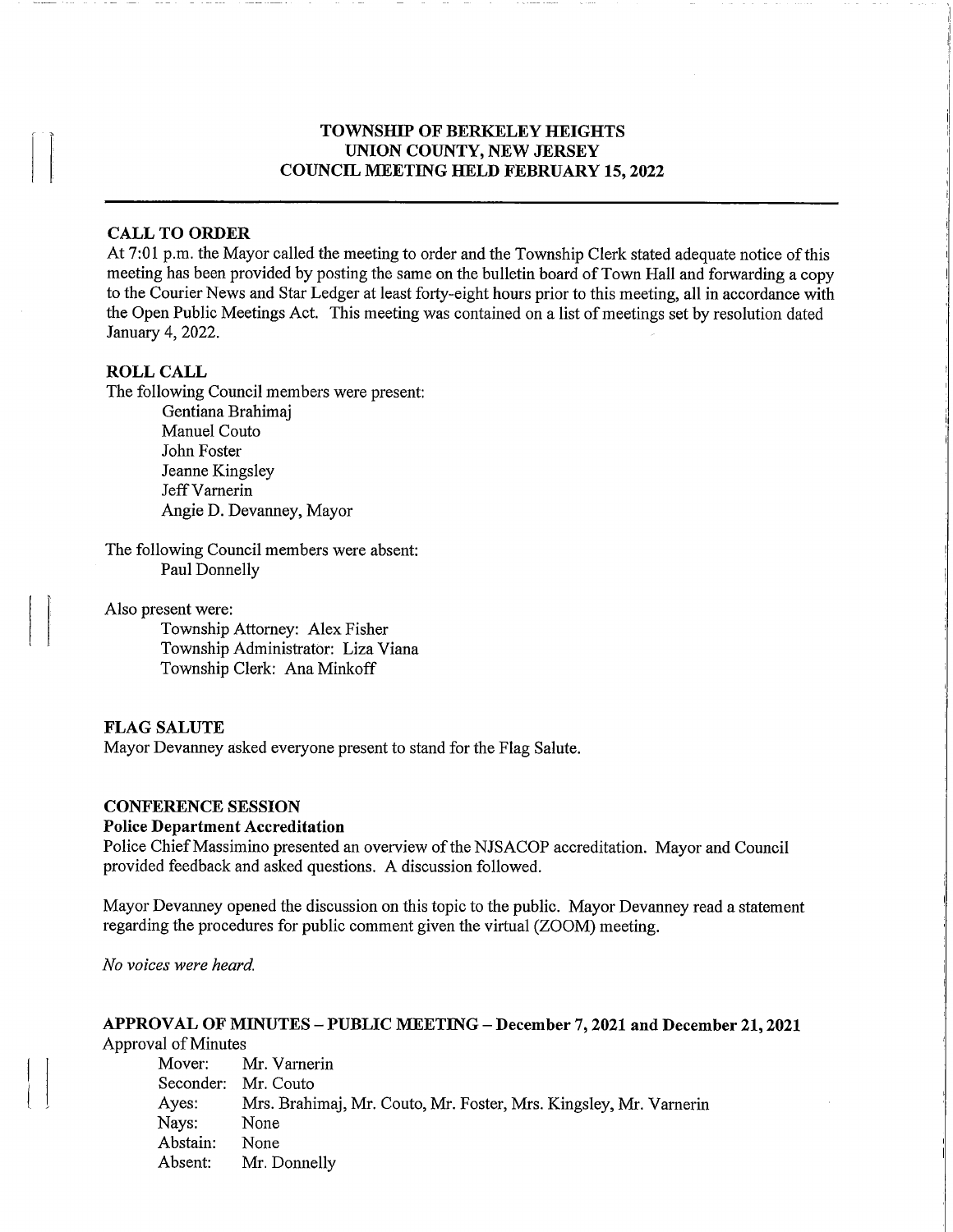Result: Approved

### HEARING ON AGENDA ITEMS ONLY

Opening of the Hearing on Agenda Items Only

Mover: Mrs. Kingsley Seconder: Mr. Couto Ayes: Mrs. Brahimaj, Mr. Couto, Mr. Foster, Mrs. Kingsley, Mr. Vamerin Nays: None Abstain: None Absent: Mr. Donnelly

Mayor Devanney provided clarifying remarks regarding the resolutions related to drainage. (A copy of this statement is attached to the permanent minutes.)

Mr. Carrellas of 35 Sycamore Ave asked for clarification on the change to the contract for Mr. Solfaro in Resolution #12.

Ms. Viana read a comment in Zoom from Ms. Samuelson of 85 Orchard Lane expressing her support for the West Side Drainage project.

Ms. Minkoffread a statement submitted by Patrick Fuhrmann of 59 Orchard Lane

""Dear Mayor and Council,

I'm writing to express my wholehearted support of two resolutions being voted on this evening: The first is the authorization to apply for funding from the 2022 NJ DOT Local Project Fund for road work to be done on sections of Orchard Lane, Mercier Place, Old Farm Road and Deerpath Lane.

The second is authorization of a professional services contract to Neglia Engineering to continue working on the West Side Drainage Improvement Project.

As I have expressed before, The West Side Drainage Project HAS TO BE A TOP 3 PRIORITY FOR THIS TOWN. The deterioration of the roads and storm sewers in the Orchard Lane, Mercier Place, and Old Farm Road neighborhood are an increasing risk to our residents' health and safety, a dereliction of the town's obligation to properly maintain working infrastructure, a decay to our property values, and just plain embarrassing when friends and guests visit our neighborhood. Some documented facts that need to be considered when debating any funding for this project are:

1. Neglia Engineering has determined that the current storm sewer system is broken and cannot handle a simple 1-year storm. This means our sewers cannot provide adequate drainage for a common, and frequent, New Jersey summer rainstorm.

2. Flooding of our neighborhood, and those downstream from us, have caused and will continue to cause real property damage.

3. Over the past several years, residents and guests of our neighborhood have suffered bodily harm in the form of broken arms, ankles, and ribs, severe cuts, and many twisted ankles after tripping in our abundant potholes.

4. We have been paying taxes for many decades with little but empty promises from several previous administrations to show in return.

The funding we are asking for tonight will help to provide some minor relief and allow for Neglia to continue moving this extremely important project forward. I am asking that all council members and residents of Berkeley Heights support our neighborhood. We have kept our end of the bargain by paying our taxes. Now is the time for this town to fulfill it's obligation to provide working infrastructure and fostering public safety. This town council has a chance to right long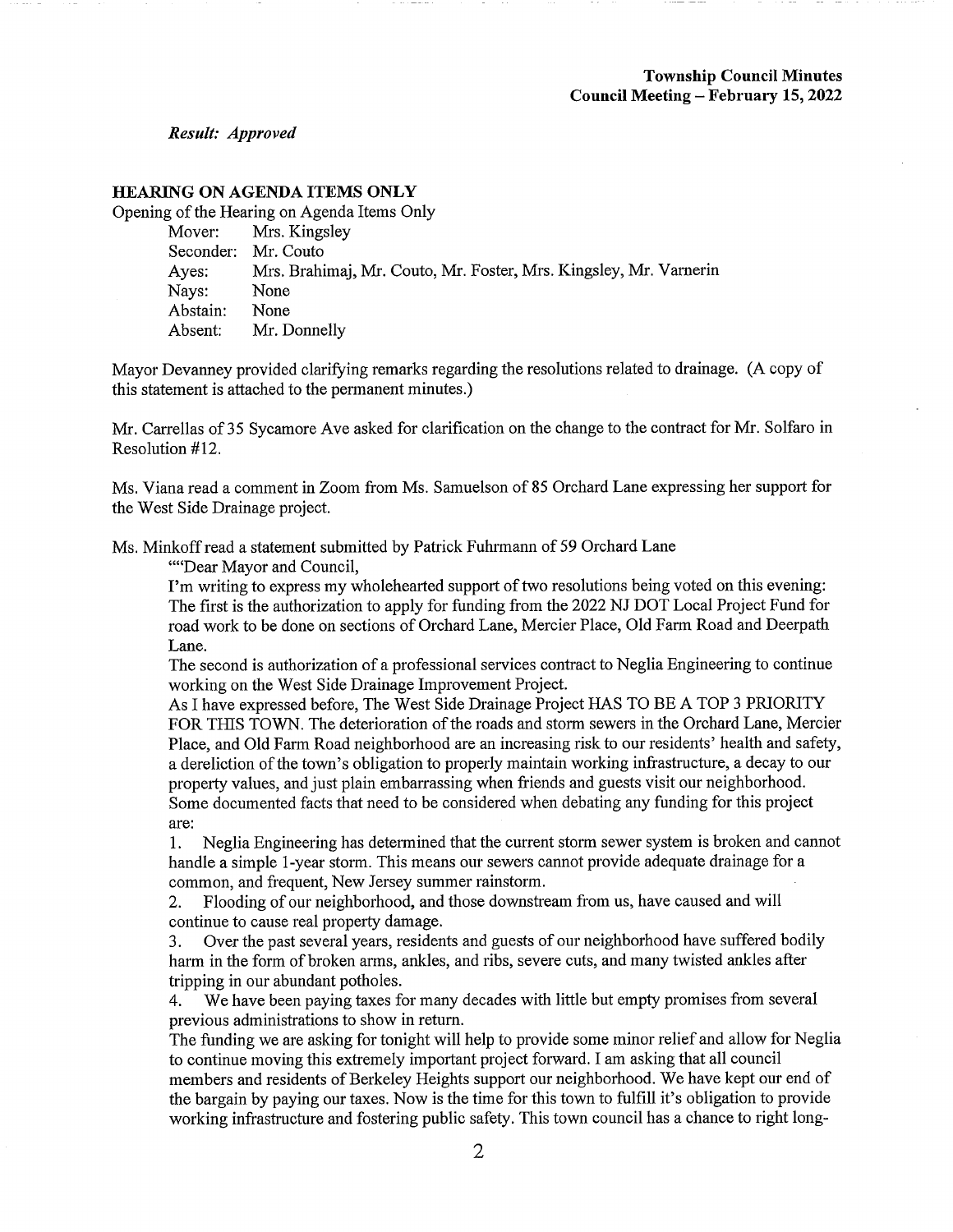running wrong. I ask that you begin doing this by funding tonight's requests and continue doing it as the project progresses.

Some possible objections to the West Side Project that I would like to address:

Objection: Drainage issues can be fixed with swales and French drains.

Response: We already have swales and French drains in our neighborhood. They lead to sewer pipes that are broken. An infinite number of French drains cannot fix our issue.

This objection also indicates an ignorance of the problem. A simple walk through our neighborhood will show that we are beyond a non-rebuilding solution. I'm extending an open invitation to anyone who would like a tour.

Objection: We need a holistic view of the town's drainage issues before we determine what projects get funding.

Response: This is Kick-the-Can-Down-The-Road 101, which never turns out to be the right solution. The need for our project is well documented and abundantly clear. IT HAS TO GET DONE ASAP. No more delaying with studies and no more delaying pursuing funding. Please, spend the money, get the plans done, get the funding, and get the project done!

Delaying will only make matters worse. The storms are getting more frequent and larger, and the price tag will never be lower than it is today.

The reason our project is so dire is because previous Councils and administrations have kicked the repairs down the road. Let's stop doing this.

Objection: "The cost is too great" or "if we pay for this project, others will want similar projects." Response: Money is not the problem. The problem is antiquated and broken infrastructure that has not been addressed in many decades.

Money is the solution. We can pursue state and federal infrastructire grants and secure low-to-no interest loans from the IBank that will minimize the financial impact to residents.

We can no longer stand by and watch our roads and sewers collapse simply because it costs money to repair and replace. Again, it will never be cheaper to repair our neighborhood than it is today. Hoping for some miracle is not an infrastructure strategy.

If anyone is concerned that residents will be unhappy with a Council that spends money on obvious and needed projects, just think of how many residents will be unhappy with a Council that doesn't spend the money needed to keep our town functioning and safe.

In addition to supporting the two resolutions mentioned above, I also wholeheartedly support the resolutions being considered for funding of other drainage projects in town. As residents, I think we should unite and support all of these long-overdue projects.

Thank you for your concern and attention to this incredibly important matter."

Ms. Minkoff noted that the following statement submitted by John Palmquist of 19 Orchard Lane expressed the sentiments as she read from Mr. Fuhrmann.

"Dear Mayor and Council,

I'm writing to express my wholehearted support of two resolutions being voted on this evening: The first is the authorization to apply for funding from the 2022 NJ DOT Local Project Fund for road work to be done on sections of Orchard Lane, Mercier Place, Old Farm Road and Deerpath Lane.

The second is authorization of a professional services contract to Neglia Engineering to continue working on the West Side Drainage Improvement Project.

As I have expressed before, The West Side Drainage Project HAS TO BE A TOP 3 PRIORITY FOR THIS TOWN. The deterioration of the roads and storm sewers in the Orchard Lane, Mercier Place, and Old Farm Road neighborhood are an increasing risk to our residents' health and safety, a dereliction of the town's obligation to properly maintain working infrastructure, a decay to our property values, and just plain embarrassing when friends and guests visit our neighborhood.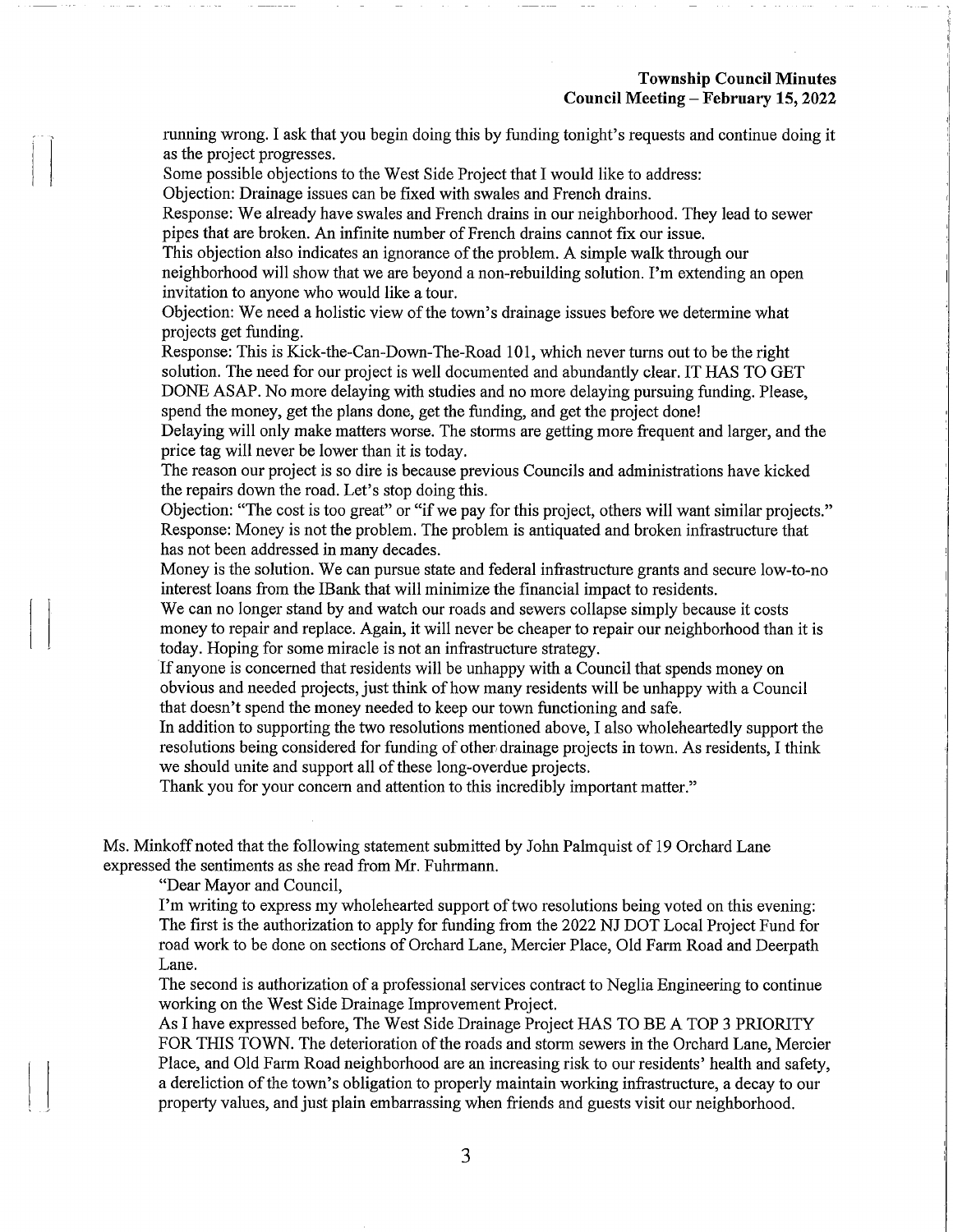Some documented facts that need to be considered when debating any funding for this project are:

1. Neglia Engineering has determined that the current storm sewer system is broken and cannot handle a simple 1-year storm. This means our sewers cannot provide adequate drainage for a common, and frequent, New Jersey summer rainstorm.

2. Flooding of our neighborhood, and those downstream from us, have caused and will continue to cause real property damage.

3. Over the past several years, residents and guests of our neighborhood have suffered bodily harm in the form of broken arms, ankles, and ribs, severe cuts, and many twisted ankles after tripping in our abundant potholes.

4. We have been paying taxes for many decades with little but empty promises from several previous administrations to show in return.

The funding we are asking for tonight will help to provide some minor relief and allow for Neglia to continue moving this extremely important project forward. I am asking that all council members and residents of Berkeley Heights support our neighborhood. We have kept our end of the bargain by paying our taxes. Now is the time for this town to fulfill it's obligation to provide working infrastructure and fostering public safety. This town council has a chance to right longrunning wrong. I ask that you begin doing this by funding tonight's requests and continue doing it as the project progresses.

Some possible objections to the West Side Project that I would like to address:

Objection: Drainage issues can be fixed with swales and French drains.

Response: We already have swales and French drains in our neighborhood. They lead to sewer pipes that are broken. An infinite number of French drains cannot fix our issue.

This objection also indicates an ignorance of the problem. A simple walk through our neighborhood will show that we are beyond a non-rebuilding solution. I'm extending an open invitation to anyone who would like a tour.

Objection: We need a holistic view of the town's drainage issues before we determine what projects get funding.

Response: This is Kick-the-Can-Down-The-Road 101, which never turns out to be the right solution. The need for our project is well documented and abundantly clear. IT HAS TO GET DONE ASAP. No more delaying with studies and no more delaying pursuing funding. Please, spend the money, get the plans done, get the funding, and get the project done!

Delaying will only make matters worse. The storms are getting more frequent and larger, and the price tag will never be lower than it is today.

The reason our project is so dire is because previous Councils and administrations have kicked the repairs down the road. Let's stop doing this.

Objection: "The cost is too great" or "if we pay for this project, others will want similar projects." Response: Money is not the problem. The problem is antiquated and broken infrastructire that has not been addressed in many decades.

Money is the solution. We can pursue state and federal infrastructure grants and secure low-to-no interest loans from the IBank that will minimize the financial impact to residents.

We can no longer stand by and watch our roads and sewers collapse simply because it costs money to repair and replace. Again, it will never be cheaper to repair our neighborhood than it is today. Hoping for some miracle is not an infrastructure strategy.

If anyone is concerned that residents will be unhappy with a Council that spends money on obvious and needed projects, just think of how many residents will be unhappy with a Council that doesn't spend the money needed to keep our town functioning and safe.

In addition to supporting the two resolutions mentioned above, I also wholeheartedly support the resolutions being considered for funding of other drainage projects in town. As residents, I think we should unite and support all of these long-overdue projects.

Thank you for your concern and attention to this incredibly important matter."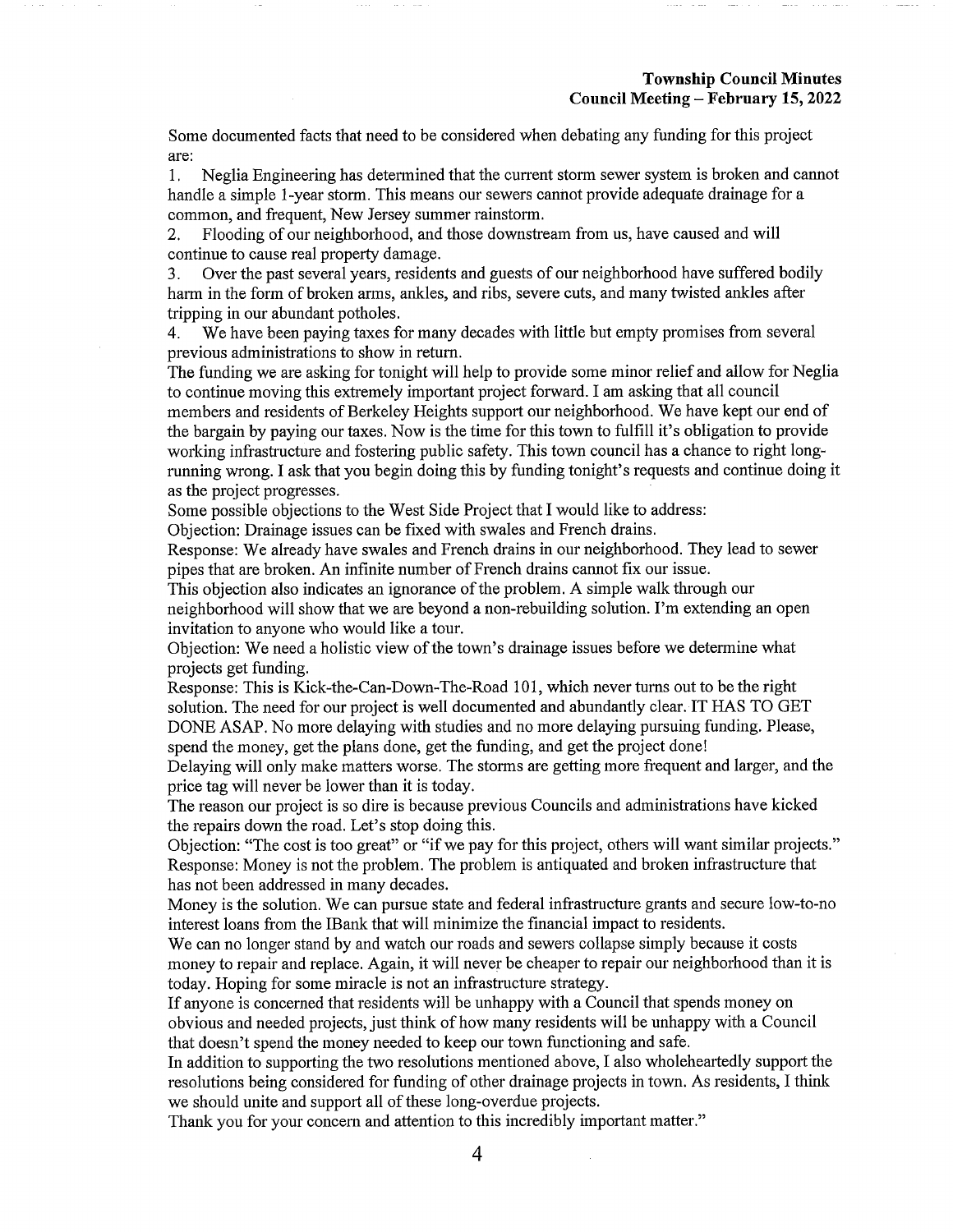Ms. Minkoff noted that the following statement submitted by Marci Ryvicker of 20 Old Farm Road expressed the sentiments as she read from Mr. Fuhrmann.

"Dear Mayor and Council,

I'm writing to express my wholehearted support of two resolutions being voted on this evening: The first is the authorization to apply for funding from the 2022 NJ DOT Local Project Fund for road work to be done on sections of Orchard Lane, Mercier Place, Old Farm Road and Deerpath Lane.

The second is authorization of a professional services contract to Neglia Engineering to continue working on the West Side Drainage Improvement Project.

As I have expressed before, The West Side Drainage Project HAS TO BE A TOP 3 PRIORITY FOR THIS TOWN. The deterioration of the roads and storm sewers in the Orchard Lane, Mercier Place, and Old Farm Road neighborhood are an increasing risk to our residents' health and safety, a dereliction of the town's obligation to properly maintain working infrastructure, a decay to our property values, and just plain embarrassing when friends and guests visit our neighborhood.

Some documented facts that need to be considered when debating any funding for this project are:

1. Neglia Engineering has determined that the current storm sewer system is broken and cannot handle a simple 1-year storm. This means our sewers cannot provide adequate drainage for a common, and frequent, New Jersey summer rainstorm.

2. Flooding of our neighborhood, and those downstream from us, have caused and will continue to cause real property damage.

3. Over the past several years, residents and guests of our neighborhood have suffered bodily harm in the form of broken arms, ankles, and ribs, severe cuts, and many twisted ankles after tripping in our abundant potholes.

4. We have been paying taxes for many decades with little but empty promises from several previous administrations to show in return.

The funding we are asking for tonight will help to provide some minor relief and allow for Neglia to continue moving this extremely important project forward. I am asking that all council members and residents of Berkeley Heights support our neighborhood. We have kept our end of the bargain by paying our taxes. Now is the time for this town to fulfill it's obligation to provide working infrastructure and fostering public safety. This town council has a chance to right longrunning wrong. I ask that you begin doing this by funding tonight's requests and continue doing it as the project progresses.

Some possible objections to the West Side Project that I would like to address:

Objection: Drainage issues can be fixed with swales and French drains.

Response: We already have swales and French drains in our neighborhood. They lead to sewer pipes that are broken. An infinite number of French drains cannot fix our issue.

This objection also indicates an ignorance of the problem. A simple walk through our neighborhood will show that we are beyond a non-rebuilding solution. I'm extending an open invitation to anyone who would like a tour.

Objection: We need a holistic view of the town's drainage issues before we determine what projects get funding.

Response: This is Kick-the-Can-Down-The-Road 101, which never turns out to be the right solution. The need for our project is well documented and abundantly clear. IT HAS TO GET DONE ASAP. No more delaying with studies and no more delaying pursuing funding. Please, spend the money, get the plans done, get the funding, and get the project done!

Delaying will only make matters worse. The storms are getting more frequent and larger, and the price tag will never be lower than it is today.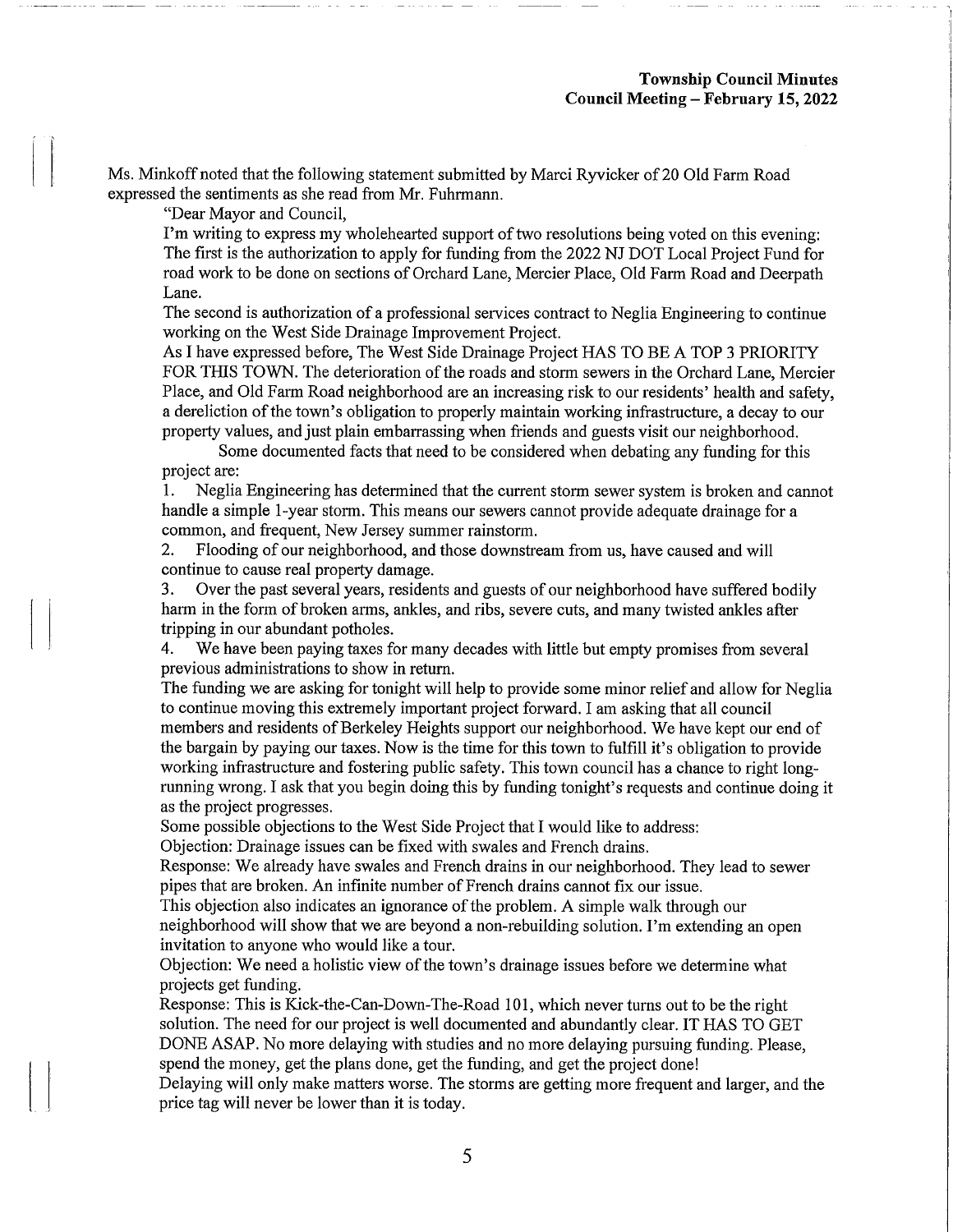The reason our project is so dire is because previous Councils and administrations have kicked the repairs down the road. Let's stop doing this.

Objection: "The cost is too great" or "if we pay for this project, others will want similar projects." Response: Money is not the problem. The problem is antiquated and broken infrastructure that has not been addressed in many decades.

Money is the solution. We can pursue state and federal infrastructure grants and secure low-to-no interest loans from the IBank that will minimize the financial impact to residents.

We can no longer stand by and watch our roads and sewers collapse simply because it costs money to repair and replace. Again, it will never be cheaper to repair our neighborhood than it is today. Hoping for some miracle is not an infrastructure strategy.

If anyone is concerned that residents will be unhappy with a Council that spends money on obvious and needed projects, just think of how many residents will be unhappy with a Council that doesn't spend the money needed to keep our town functioning and safe.

In addition to supporting the two resolutions mentioned above, I also wholeheartedly support the resolutions being considered for funding of other drainage projects in town. As residents, I think we should unite and support all of these long-overdue projects.

Thank you for your concern and attention to this incredibly important matter."

Ms. Minkoffread a statement submitted by Jessica Conroy of 85 Old Farm Road

"Dear Mayor and Council,

Although the words below are not my own, I agree with all of it. My home might not get the brunt of the flooding, but we are greatly affected by the worsening roads in our neighborhood. I am very nervous to even let my kids ride their bikes around the block. There is a stretch of road where the only safe way to bike across is the very center of the road.

When we moved in, we were told our roads were scheduled for paving in the next couple of years. That was 8 years ago and they've gotten progressively worse since then.

We are one hurricane or bad storm away from some major damage. This needs to be addressed now.

Ms. Minkoff read a statement submitted by Rick Baff of 69 Orchard Lane

"Dear Mayor and Council

I strongly support this project and reiterate Pat's points.

Ms. Minkoff read a statement submitted by Tamara Greben of 63 Old Farm Road

"Dear Mayor and Council,

I'm writing to express my support of two resolutions being voted on this evening:

The first is the authorization to apply for funding from the 2022 NJ DOT Local Project Fund for road work to be done on sections of Orchard Lane, Mercier Place, Old Farm Road and Deerpath Lane.

The second is authorization of a professional services contract to Neglia Engineering to continue working on the West Side Drainage Improvement Project.

The West Side Drainage Project HAS TO BE A TOP 3 PRIORITY FOR THIS TOWN. The deterioration of the roads and storm sewers in the Orchard Lane, Mercier Place, and Old Farm Road neighborhood are an increasing risk to our residents' health and safety, a dereliction of the town's obligation to properly maintain working infrastructure, a decay to our property values, and just plain embarrassing when friends and guests visit our neighborhood.

My basement flooded this past year and two summers ago my elderly father tripped on Orchard Rd where the street is broken apart and broke his foot. The last time my son and I took a walk on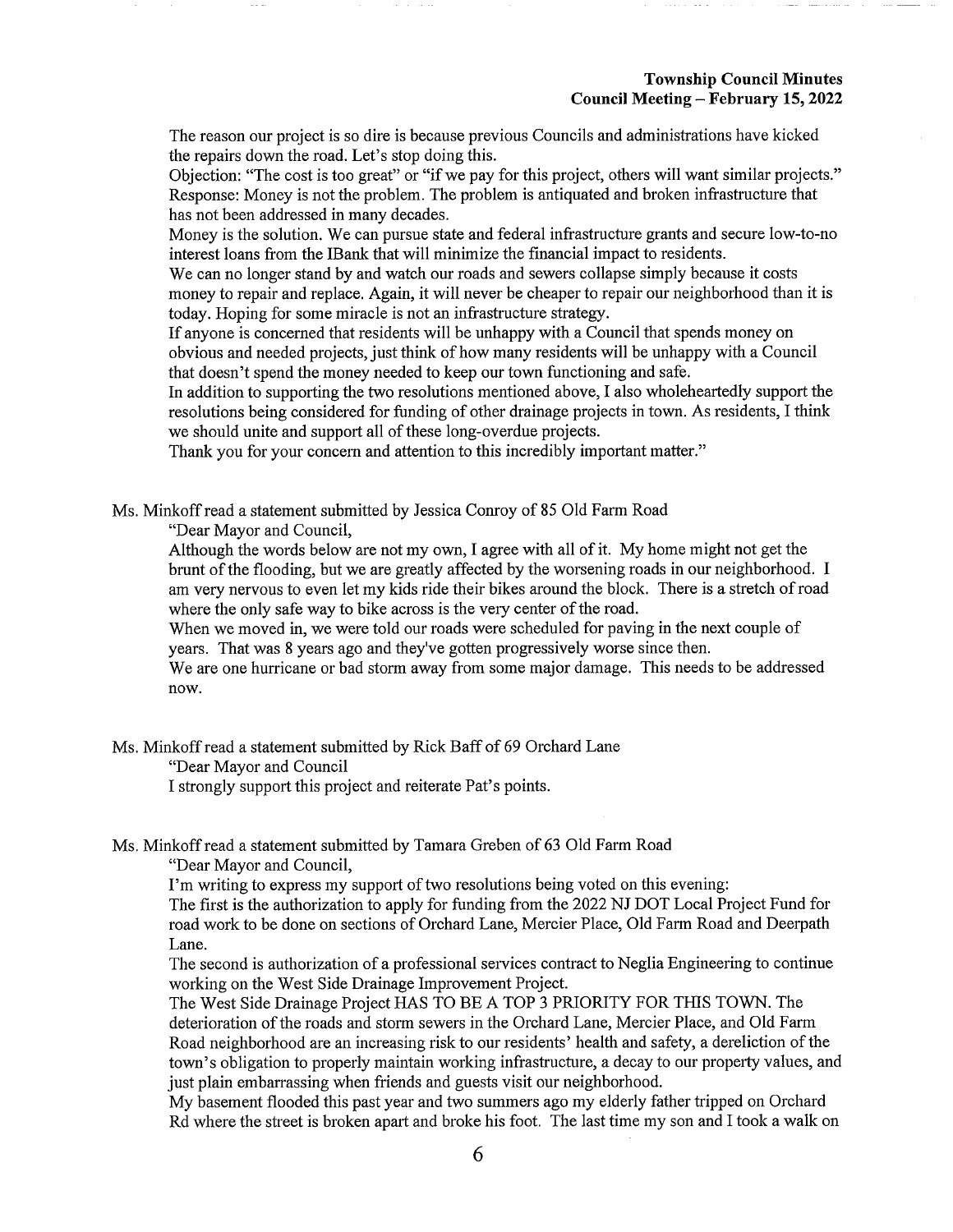Orchard, he tripped on the broken parts which resulted in a bruised and bloody knee. It is a travesty this road has not been repaired! We have waited so long and simply cannot wait any longer.

Thank you for your concern and attention!!

Ms. Minkoff read a statement submitted by Nancy Leger of 35 Mercier Lane

"Dear Mayor and Council,

Unfortunately I am unable to "attend" this evenings meeting but must express my support of two resolutions being voted on tonight.

The first resolution is the authorization to apply for funding from the 2022 NJ DOT local project fund for road work to be done on Mercier Place, Old Farm Road, Orchard Lane and Deerpath Lane.

The second is authorization of a professional services contract to Neglia Engineering to continue working on the West Side Drainage Project.

The West Side Drainage Project must be top priority for this town due to the ongoing deterioration of the roads and storm sewers in our neighborhood. The deteriorating roads are a constant danger to the people walking the block. Several people have already been hurt after falling in the holes. It's the towns responsibility to properly maintain the infrastructure in our town not only for safety but to preserve our property values.

The project can no longer be delayed, this will only exasperate the problem. This can no longer be kicked down the road for the next administration, it needs to be done NOW.

Ms. Minkoffread a statement submitted by Kali Cannizzaro of 22 Mercier Place

"Good Morning,

I reside at 22 Mercier Place, where potholes and cracked road surfaces abound. Nearby streets have been repaired time after time while our immediate neighborhood occasionally receives patchwork that doesn't last even a year. Our neighborhood takes pride in maintaining our properties while our township has repeatedly dismissed and disregarded the dangerous road conditions. You are welcome to visit our home and see what we have to negotiate just to utilize our own driveway. It is terrible and requires remediation without delay. I have seen no other road in our town that matches the level of disrepair on our neighborhood streets. We have waited long enough while getting flat tires and becoming injured while taking a stroll around the block. It is unacceptable and irresponsible.

I fully support the West Side Project and want to see it get completed ASAP - preferably within 24 months.

Thank you for your dedication to our community and this project.

Ms. Minkoffread a statement submitted by Lisa Marie Kostrowski of 88 Old Farm Road

"Dear Mayor and Town Council-

I would like to voice my support for the west side drainage project. We have lived on Old Farm Road for 6 years. The roads were in need of repair when we moved here six years ago and they have only gotten seriously worse since. I have emails dating back to 2017 and 2018. At the time, Tom Solfaro gave us the mid to late summer time line for engineering construction to be completed. This was four years ago!! Our taxes have increased exponentially in that time, and yet my three kids still cannot ride their bikes on the street (it should be noted we have no sidewalks).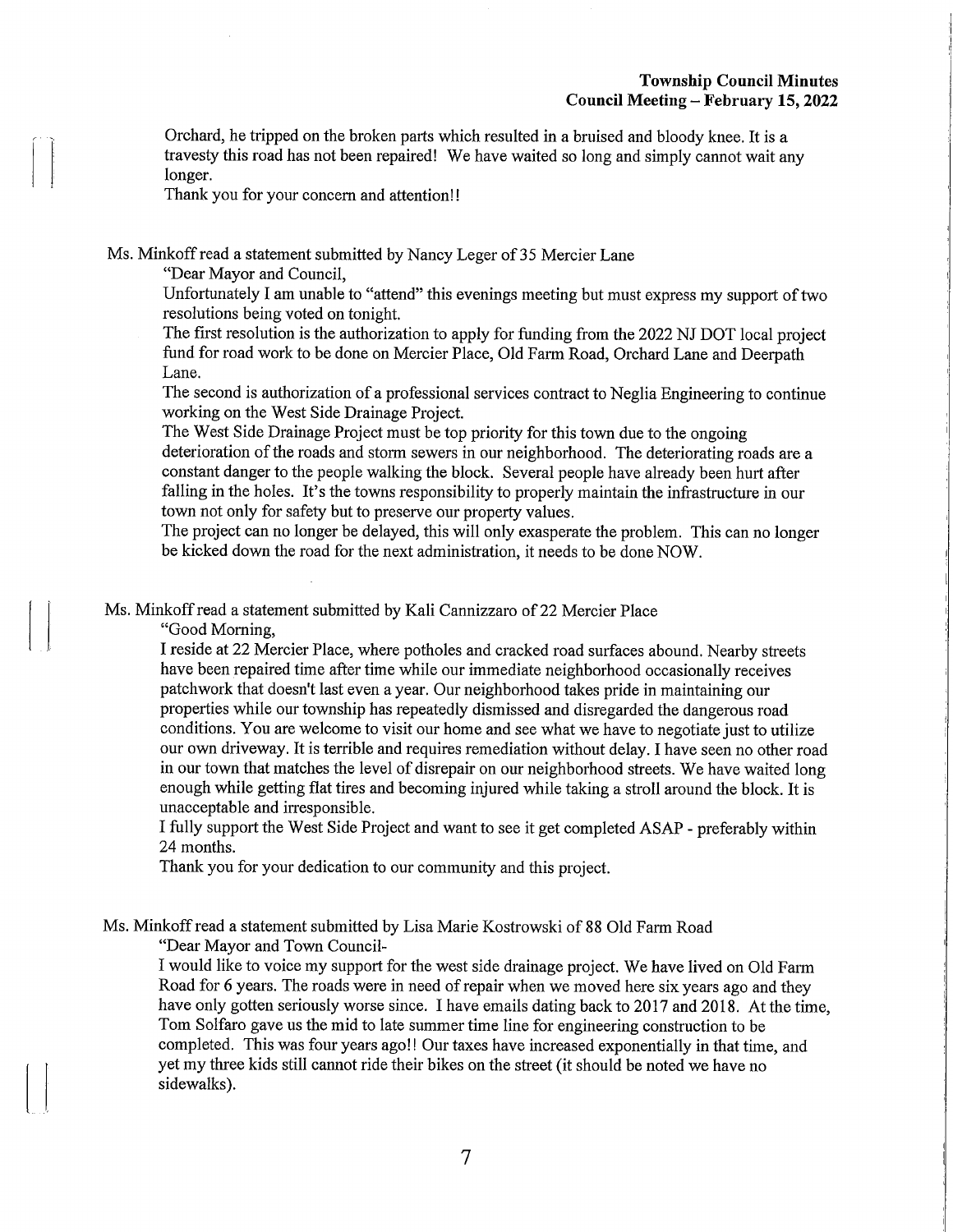$\mathbf{L}$ 

I am urging the Town Council to find a way to make this long overdue project happen. Not only is it embarrassing for the town to have let the infrastructure in our neighborhood get to this point, but it is completely unsafe for all the residents as well.

I look forward to hearing a full timeline for this project to be completed.

Ms. Viana read a comment in Zoom from Mr. Ray of 43 Orchard Lane expressing his support for the comments made here.

Closing of the Hearing on Agenda Items Only

|          | Mover: Mrs. Kingsley                                              |
|----------|-------------------------------------------------------------------|
|          | Seconder: Mr. Varnerin                                            |
| Ayes:    | Mrs. Brahimaj, Mr. Couto, Mr. Foster, Mrs. Kingsley, Mr. Varnerin |
| Nays:    | None                                                              |
| Abstain: | None                                                              |
| Absent:  | Mr. Donnelly                                                      |

#### APPROVAL OF RESOLUTIONS

1. Resolution approving Bill List dated February 15, 2022, in the amount of \$829,904.61.

Approval of Resolution

| Mover:           | Mr. Foster                                                        |
|------------------|-------------------------------------------------------------------|
|                  | Seconder: Mrs. Kingsley                                           |
| Ayes:            | Mrs. Brahimaj, Mr. Couto, Mr. Foster, Mrs. Kingsley, Mr. Varnerin |
| Nays:            | None                                                              |
| Abstain:         | None                                                              |
|                  | Absent: Mr. Donnelly                                              |
| Result: Approved |                                                                   |

2. Resolution awarding a contract to The Rodgers Group, LLC., for consulting services to assist the Berkeley Heights Police Department in attaining NJSACOP Accreditation, in an amount not to exceed \$39,900.00.

Approval of Resolution

| Mover:           | Mr. Couto                                                         |
|------------------|-------------------------------------------------------------------|
|                  | Seconder: Mrs. Kingsley                                           |
| Ayes:            | Mrs. Brahimaj, Mr. Couto, Mr. Foster, Mrs. Kingsley, Mr. Varnerin |
| Nays:            | None                                                              |
| Abstain:         | None                                                              |
|                  | Absent: Mr. Donnelly                                              |
| Result: Approved |                                                                   |

3. Resolution authorizing the application of the 2022 New Jersey Department of Transportation Local Project Fund for drainage, curbing and repaying of certain sections of Orchard Lane, Mercier Place, Old Farm Road and Deer Path.

Approval of Resolution as Amended Mover: Mrs. Brahimaj Seconder: Mr. Varnerin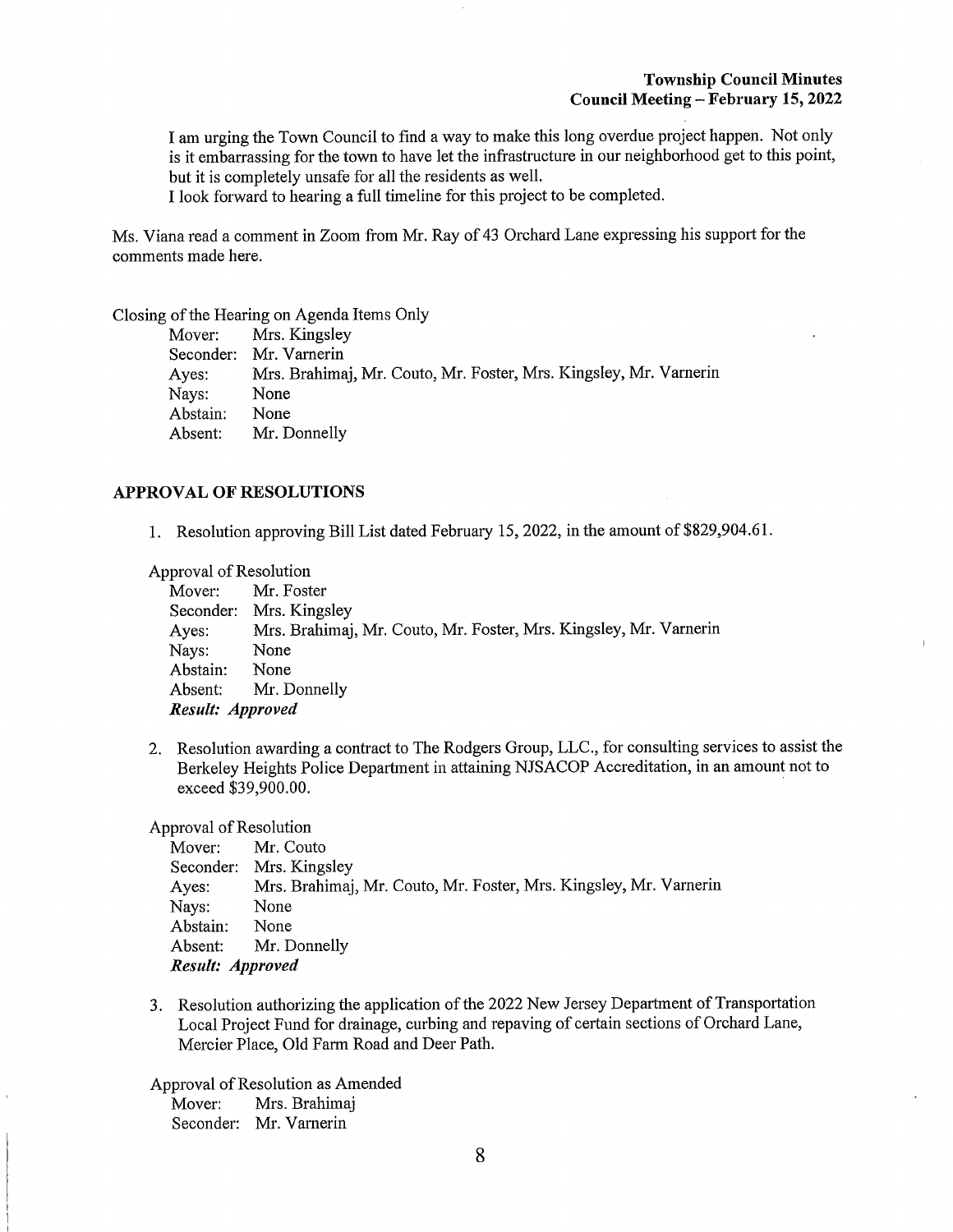Ayes: Mrs. Brahimaj, Mr. Couto, Mr. Foster, Mrs. Kingsley, Mr. Varnerin<br>Nays: None Nays: None<br>Abstain: None Abstain:<br>Absent: Mr. Donnelly Result: Approved as Amended

4. Resolution authorizing an award of payment of 2021 LOSAP benefits to eligible members of the Township Volunteer Rescue Squad.

Mrs. Kingsley spoke in support of the LOSAP program.

Approval of Resolution<br>Mover: Mr. Varr

Mr. Varnerin Seconder: Mr. Couto<br>Ayes: Mrs. Brahi Mrs. Brahimaj, Mr. Couto, Mrs. Kingsley, Mr. Varnerin<br>None Nays:<br>Abstain: Abstain: Mr. Foster<br>Absent: Mr. Donne Mr. Donnelly Result: Approved

5. Resolution authorizing a professional services contract to Neglia Engineering Associates for Surveying, engineering, permitting, grant support, and bidding services for West Side Drainage Improvement project in an amount not to exceed \$100,000.00.

Approval of Resolution<br>Mover: Mrs. Kir

Mrs. Kingsley Seconder: Mr. Couto<br>Ayes: Mrs. Brahi Mrs. Brahimaj, Mr. Couto, Mr. Foster, Mrs. Kingsley, Mr. Varnerin<br>None Nays: None<br>Abstain: None Abstain:<br>Absent: Mr. Donnelly Result: Approved

6. Resolution authorizing a professional services contract to Neglia Engineering Associates for Preliminary surveying and engineering design services for "Spring Ridge" drainage study, in an amount not to exceed \$89,320.00.

Mrs. Kingsley clarified the area that is covered by this study.

Approval of Resolution<br>Mover: Mr. Fost Mover: Mr. Foster<br>Seconder: Mr. Couto Seconder: Mr. Couto<br>Ayes: Mrs. Brahi Ayes: Mrs. Brahimaj, Mr. Couto, Mr. Foster, Mrs. Kingsley, Mr. Varnerin Nays: None None<br>None Abstain:<br>Absent: Mr. Donnelly Result: Approved

7. Resolution appointing Lisa DiMichelle and Karen Cassels to the Historic Preservation Committee.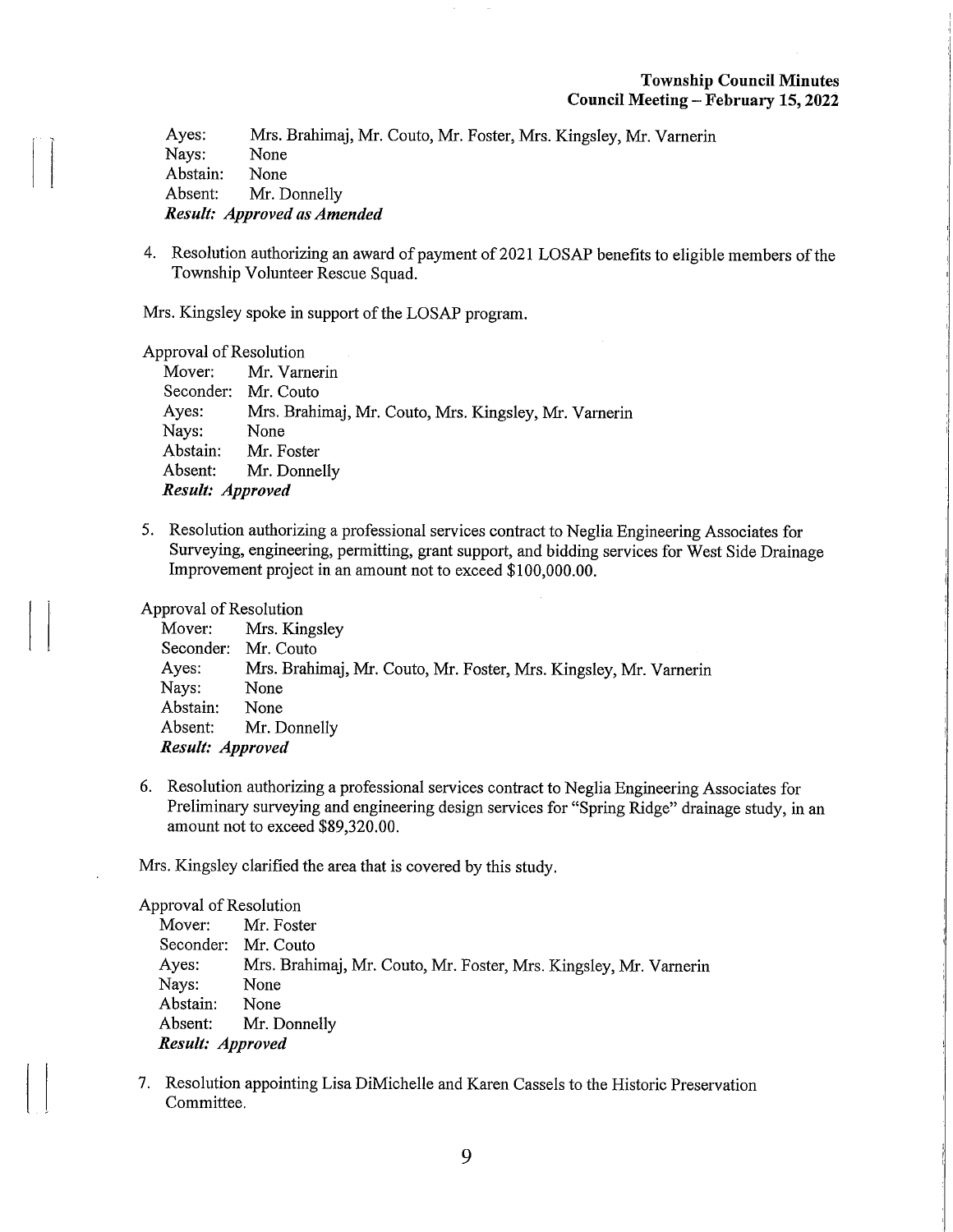### Township Council Minutes Council Meeting - February 15, 2022

Approval of Resolution

Mover: Mr. Couto Seconder: Mrs. Kingsley Ayes: Mrs. Brahimaj, Mr. Couto, Mr. Foster, Mrs. Kingsley, Mr. Vamerin Nays: None<br>Abstain: None Abstain: Absent: Mr. Donnelly Result: Approved

8. Resolution appointing Steve Hopkins to the Truth, Community Healing, and Inclusion Committee.

Approval of Resolution

Mover: Mrs. Brahimaj Seconder: Mr. Couto Ayes: Mrs. Brahimaj, Mr. Couto, Mr. Foster, Mrs. Kingsley, Mr. Vamerin Nays: None<br>Abstain: None Abstain: Absent: Mr. Donnelly Result: Approved

9. Resolution appointing Yelena Lyudmilova to the Grants Committee.

### Approval of Resolution

Mover: Mr. Varnerin Seconder: Mrs. Kingsley Ayes: Mrs. Brahimaj, Mr. Couto, Mr. Foster, Mrs. Kingsley, Mr. Varnerin Nays: None Abstain: None Absent: Mr. Donnelly Result: Approved

10. Resolution authorizing purchase of certain goods and services through the use of State, County. and Regional Cooperative purchasing for the year 2022.

### Approval of Resolution

Mover: Mrs. Kingsley Seconder: Mr. Foster Ayes: Mrs. Brahimaj, Mr. Couto, Mr. Foster, Mrs. Kingsley, Mr. Varnerin Nays: None Abstain: None Absent: Mr. Donnelly Result: Approved

11. Resolution authorizing the repair of the Locust Avenue Culvert and Evergreen Road Culvert from the Storm Recovery Reserve in the amount not to exceed \$32,300.00.

Mayor Devanney clarified that this is related to Ida.

Approval of Resolution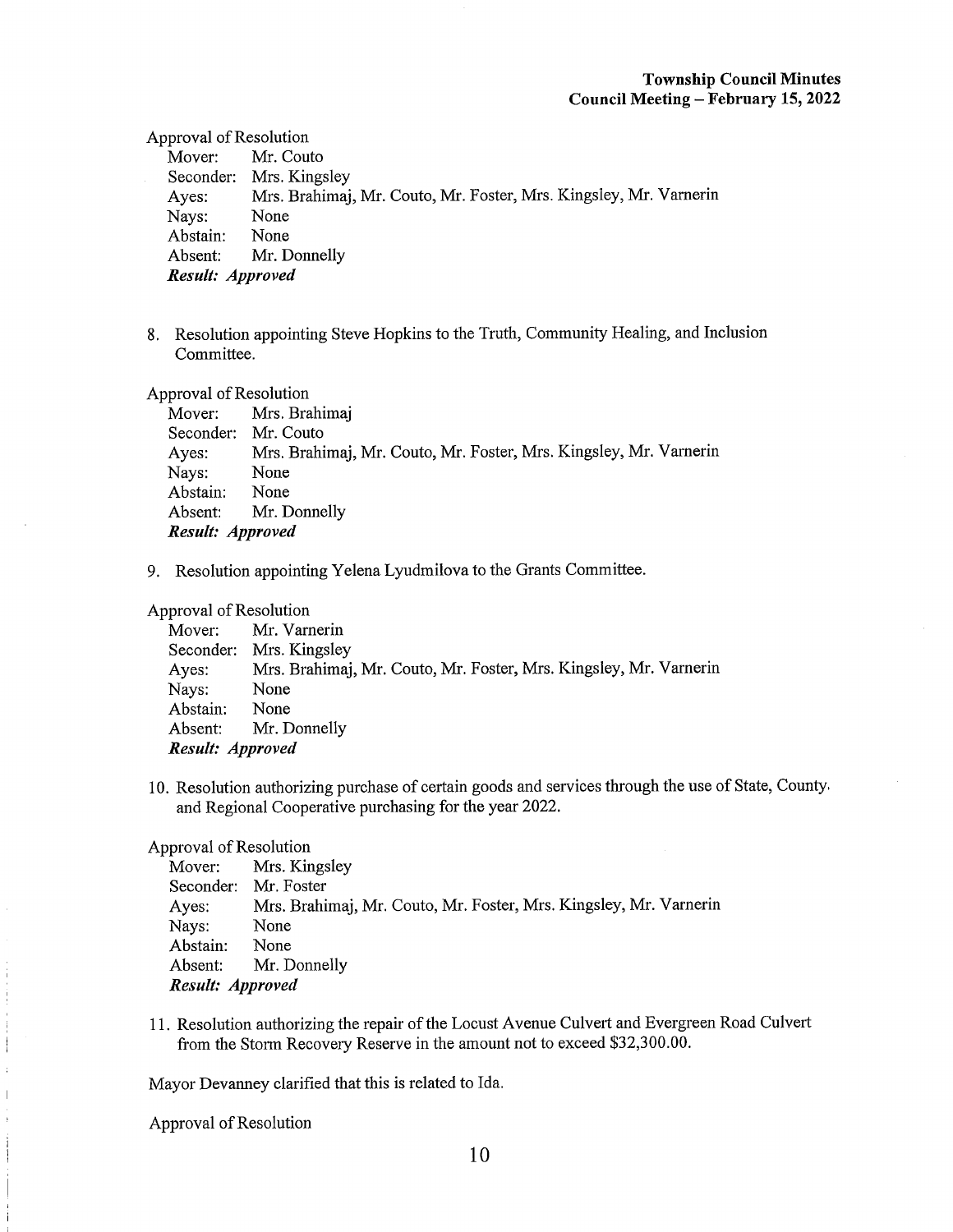Mover: Mr. Foster<br>Seconder: Mr. Couto Seconder:<br>Ayes: Mrs. Brahimaj, Mr. Couto, Mr. Foster, Mrs. Kingsley, Mr. Varnerin<br>None Nays: None<br>Abstain: None Abstain:<br>Absent: Mr. Donnelly Result: Approved

12. Resolution authorizing an amendment to the Professional services agreement with Neglia Engineering Associates, for Municipal professional engineering services, in an amount not to exceed \$112,704.00.

Approval of Resolution<br>Mover: Mr. Cou

Mr. Couto Seconder: Mr. Foster<br>Ayes: Mrs. Brahi Mrs. Brahimaj, Mr. Couto, Mr. Foster, Mrs. Kingsley, Mr. Varnerin<br>None Nays: None<br>Abstain: None Abstain:<br>Absent: Mr. Donnelly Result: Approved

## CONSENT AGENDA

All matters listed under Consent Agenda are considered routine by the Township Council and will be enacted upon by one motion; there will be no separate discussion of these items. If discussion is desired, that item will be removed from the Consent Agenda and will be considered separately.

#### 13. Consent Agenda Resolutions (a-i)

- a. Resolution authorizing a tax overpayment in the amount of \$3,091.29, to Vincent & Elizabeth Giaime, 312 Timber Drive.
- b. Resolution authorizing a tax overpayment in the amount of \$2,646.54, to Samuel A. Cooper, 802 Mountain Avenue.
- c. Resolution authorizing a tax overpayment in the amount of \$2,893.97, to Michael & Elaine Maggi, 20 Hampton Drive.
- d. Resolution authorizing a release of a cash bond to Ciraco Construction, in the amount of \$2,000.00, for work performed at 243 Lincoln Street.
- e. Resolution authorizing a release of a cash bond to Stonecrest Estate LLC,. in the amount of \$12,500.00, for work performed at 682 Plainfield Avenue.
- f. Resolution authorizing a release of (2) cash bonds to Garden State Property Management, in the amount totaling \$4,000.00, for work performed at 17 Dogwood Lane
- g. Resolution appointing Tom Delia, to the Active roster of the Berkeley Heights Volunteer Fire Department.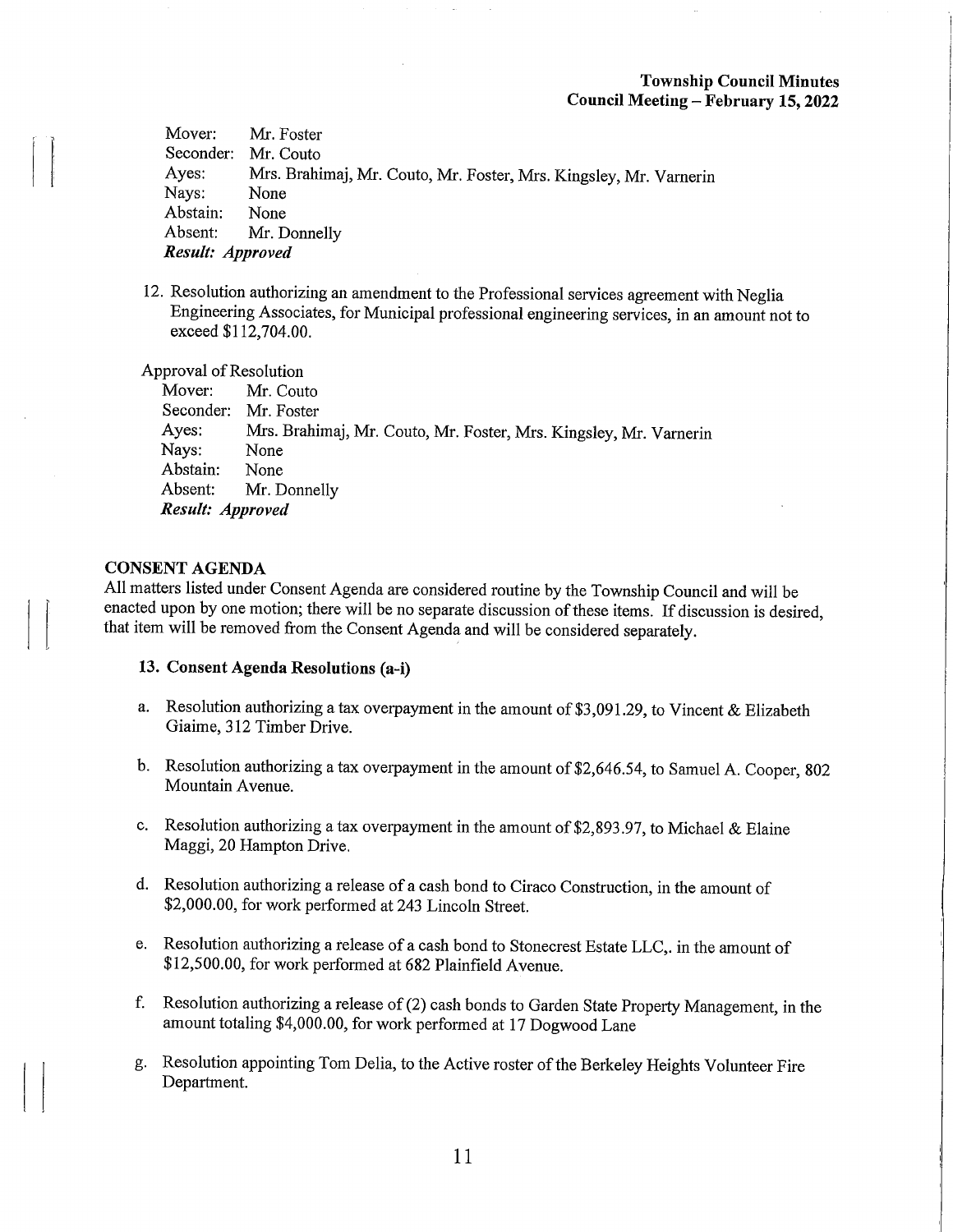- h. Resolution appointing Austin Amiano, to the Active roster of the Berkeley Heights Volunteer Fire Department.
- i. Resolution appointing Patrick Wirkus, to the Active roster of the Berkeley Heights Volunteer Fire Department.

Approval of Consent Agenda Resolutions # 13 a-i

Mover: Mrs. Brahimaj Seconder: Mr. Vamerin Ayes: Mrs. Brahimaj, Mr. Couto, Mr. Foster, Mrs. Kingsley, Mr. Varnerin<br>Nays: None None<br>None Abstain: Absent: Mr. Donnelly Result: Approved

### TOWNSHIP COUNCIL REPORTS

Councilmembers provided Council Reports and Committee updates.

### ADMINISTRATION REPORTS

Mayor Devanney provided the Mayor's Report. Ms. Viana provided the Administrator's Report

Approval of Township Council and Administration Reports

Mover: Mr. Vamerin Seconder: Mr. Couto Ayes: Mrs. Brahimaj, Mr. Couto, Mr. Foster, Mrs. Kingsley, Mr. Varnerin<br>Navs: None Nays: None<br>Abstain: None Abstain: Absent: Mr. Donnelly Result: Approved

### CITIZENS HEARING

Opening of the Citizens Hearing

Mover: Mrs. Kingsley Seconder: Mr. Couto Ayes: Mrs. Brahimaj, Mr. Couto, Mr. Foster, Mrs. Kingsley, Mr. Varnerin Nays: None<br>Abstain: None Abstain: Absent: Mr. Donnelly

Mr. Chen of 6 Deep Dale Drive spoke in appreciation of the Council support and expressed his thanks to those who were a part of the Lunar New Year celebration.

Closing of the Citizens Hearing

Mover: Mrs. Kingsley Seconder: Mr. Varnerin Ayes: Mrs. Brahimaj, Mr. Couto, Mr. Foster, Mrs. Kingsley, Mr. Varnerin<br>Nays: None Nays: None<br>Abstain: None Abstain: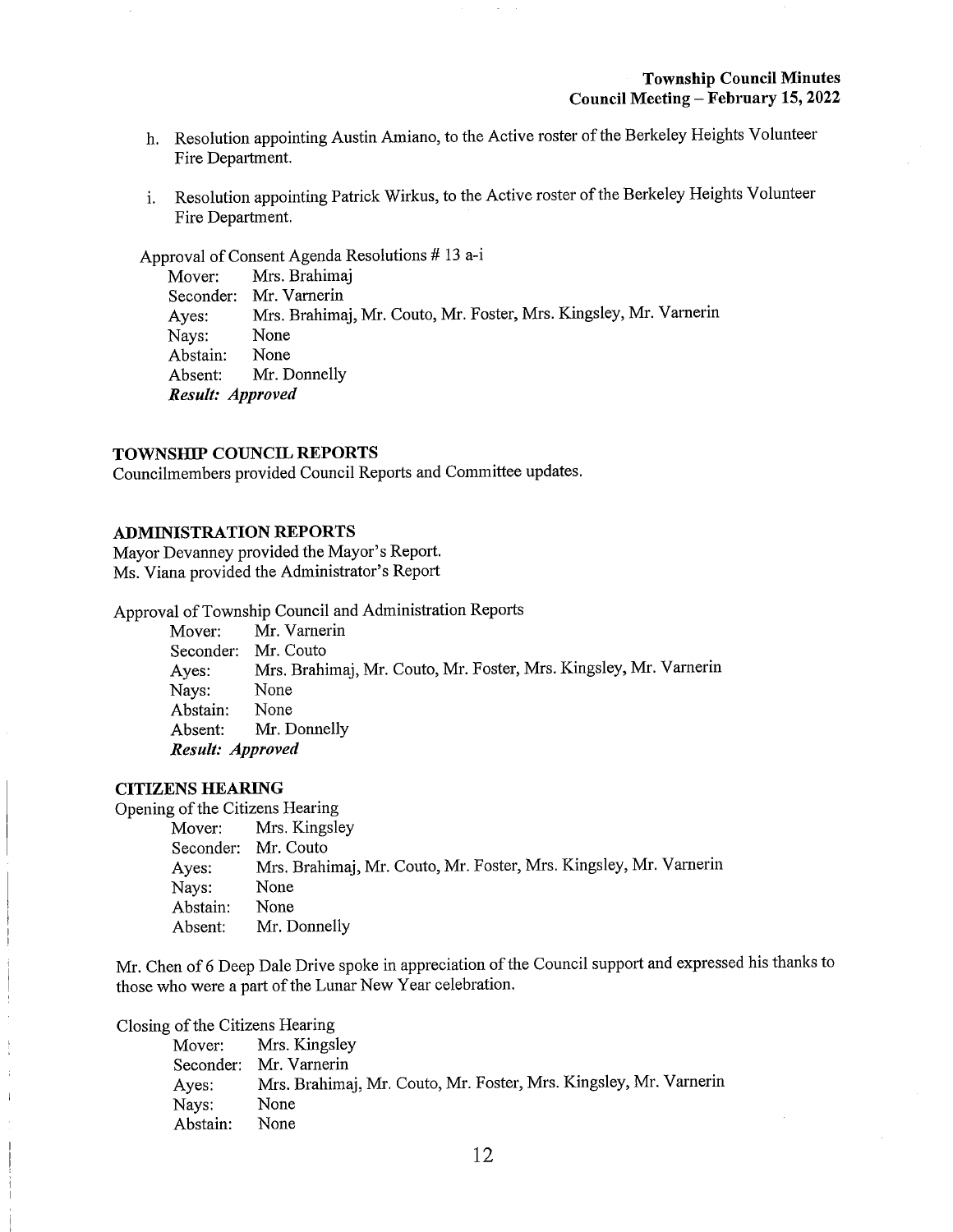Township Council Minutes Council Meeting - February 15, 2022

Absent: Mr. Donnelly

## ADJOURNMENT

Moved by Mrs. Kingsley to adjourn and all were in favor. (8:14 p.m.)

Approved: April 5,2022

Ana Minkoff

Township Clerk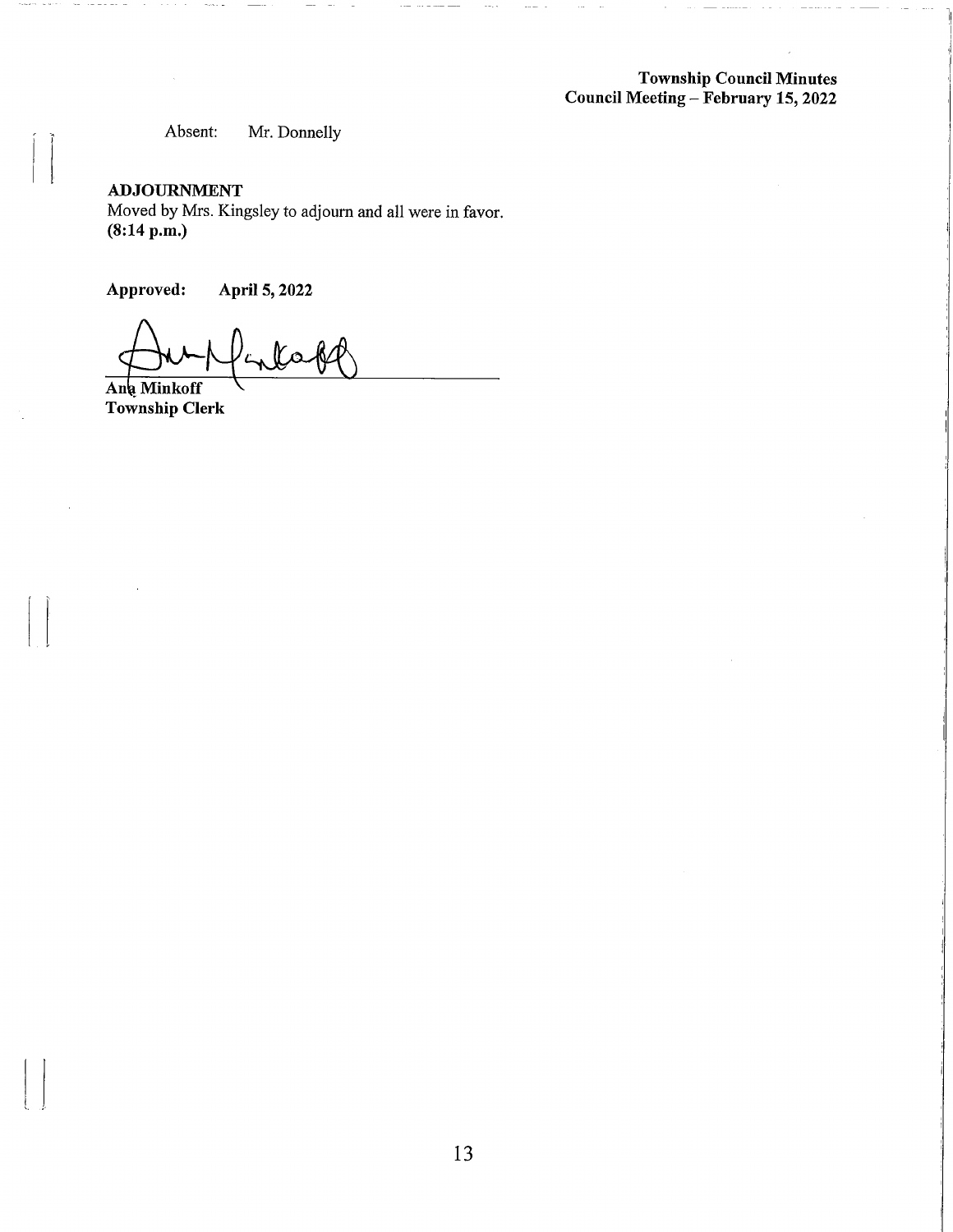## Council Meeting Remarks Feb 15, 2022 West Side Drainage & Related Drainage Project Work

Good evening. As you can see from tonight's agenda, we have several drainage and infrastructure-related resolutions on for Council approval, particularly as it relates to the 'West Side Drainage' study and surrounding areas. I wanted to take a few moments to put them all into context and explain what else we are doing behind the scenes to help move this project forward.

First, Resolution #5 on the agenda - authorizing Neglia Engineering, who has been working on the West Side Drainage project - to continue with another \$100,000 worth of work. The Council last year approved \$100,000 of additional work on this project. This resolution authorizes that to commence. The \$390/000 figure noted in the resolution is the remainder of work required to get this project to the New Jersey Infrastructure Bank for zero- to low-interest financing. After this \$100,000 is authorized and work on the described services continues, the Council will consider whether to fund the remainder of this work-\$290/000-in this year's budget.

However, this funding may also be derived from a federal earmark. Last year, the Township applied for federal appropriations from both the U.S. House and Senate for help funding this project. We requested the maximum from both chambers - \$250,000 through Congressman Tom Malinowski's office in the House, and \$500,000 from Senator Cory Booker's office. Our \$250,000 request made it to the full House Appropriations Committee for inclusion in the budget. Meanwhile, in the Senate, our \$500,000 request was given to the Senate Appropriations Subcommittee on Interior, Environment, and Related Agencies for inclusion in the Senate Appropriations bill. We are awaiting more information on the approvals.

This brings us to Resolution #3. Council will consider the Township applying for a state of NJ Department of Transportation grant in the amount up to \$1.5 million for drainage, curbing and repaving of certain sections of Orchard Lane, Mercier Place, Old Farm Road and Deerpath Lane. Orchard, Mercier and Old Farm are an extension of the broader West Side Drainage project any basins or other infrastructure added to these streets with this grant would help satisfy some of the conditions under the overall West Side Drainage project. Simply paving this area will not suffice; unless the underlying drainage issues are sufficiently addressed, the paving jobs will continue to degrade and cost more money in the long run. Deerpath Lane is a road that has severely degraded in part, to ground water and surface runoff from above; these conditions have actually caused the curb line at Mountain Avenue and Deerpath to slide away from the road. The condition is serious and requires attention.

Resolution #6 - this is an additional drainage study Council budgeted funds for in 2021, for the Spring Ridge area of town. This resolution authorizes the work to begin. This will help give us a bigger picture of the drainage issues in this part of town.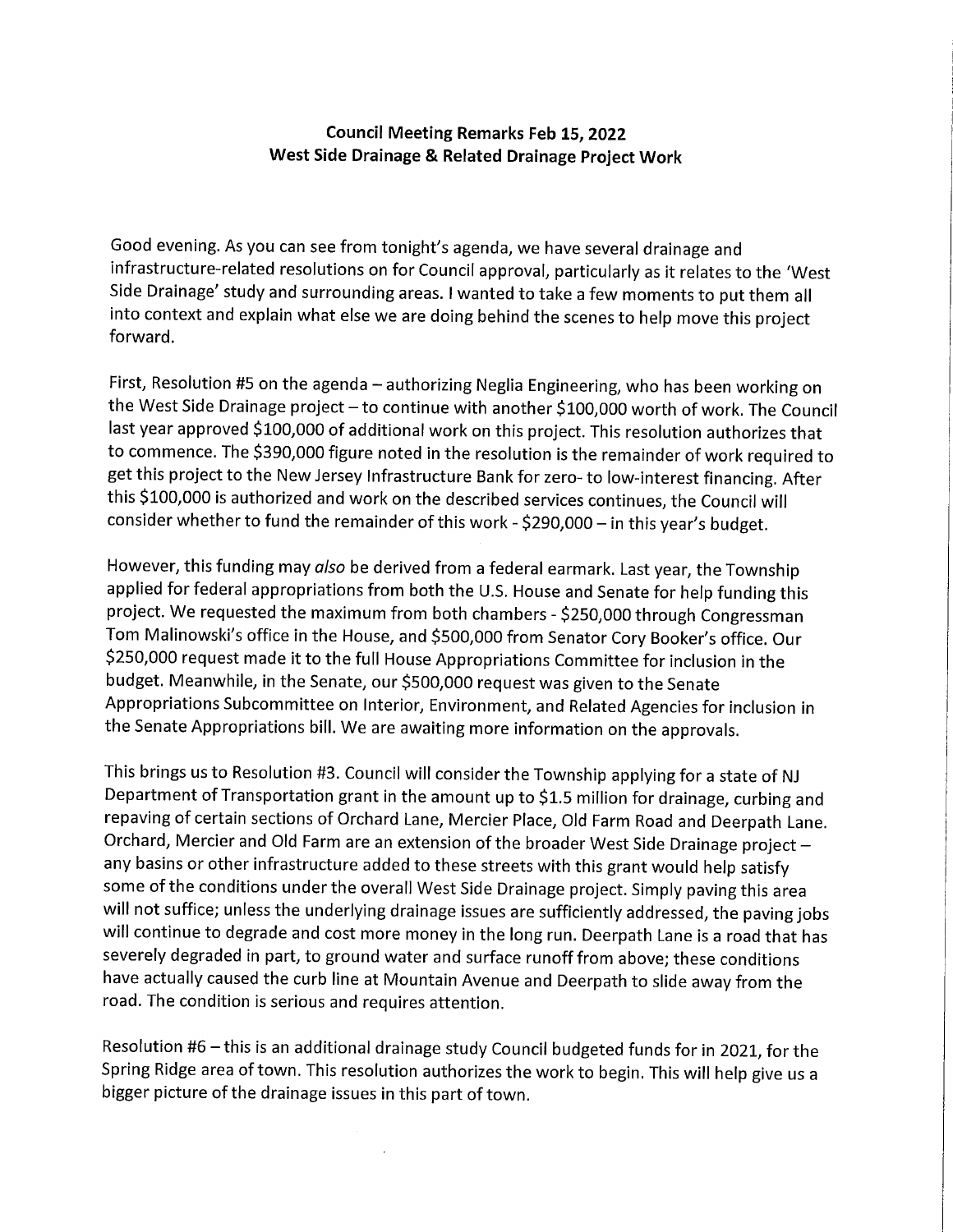We know that drainage is an issue in many other parts of town, and we have been prioritizing the most severe; it is an expensive undertaking to address it all, but we have to start somewhere. For the past few years, we have budgeted money for what we call "pocket drainage" project in town - namely, smaller projects we are completing with a combination of grant money and Township funds.

Meanwhile, we continue to seek out grants from county, state and federal government to assist with bigger projects, such as the West Side drainage area and clearing out our streams and rivers. We will seek out funds wherever we can find them to help offset the costs of tackling these challenges. We will leave no stone unturned. Be assured, we will use all contacts at all governmental levels to continue these efforts. Our residents deserve no less.

 $\sim 10$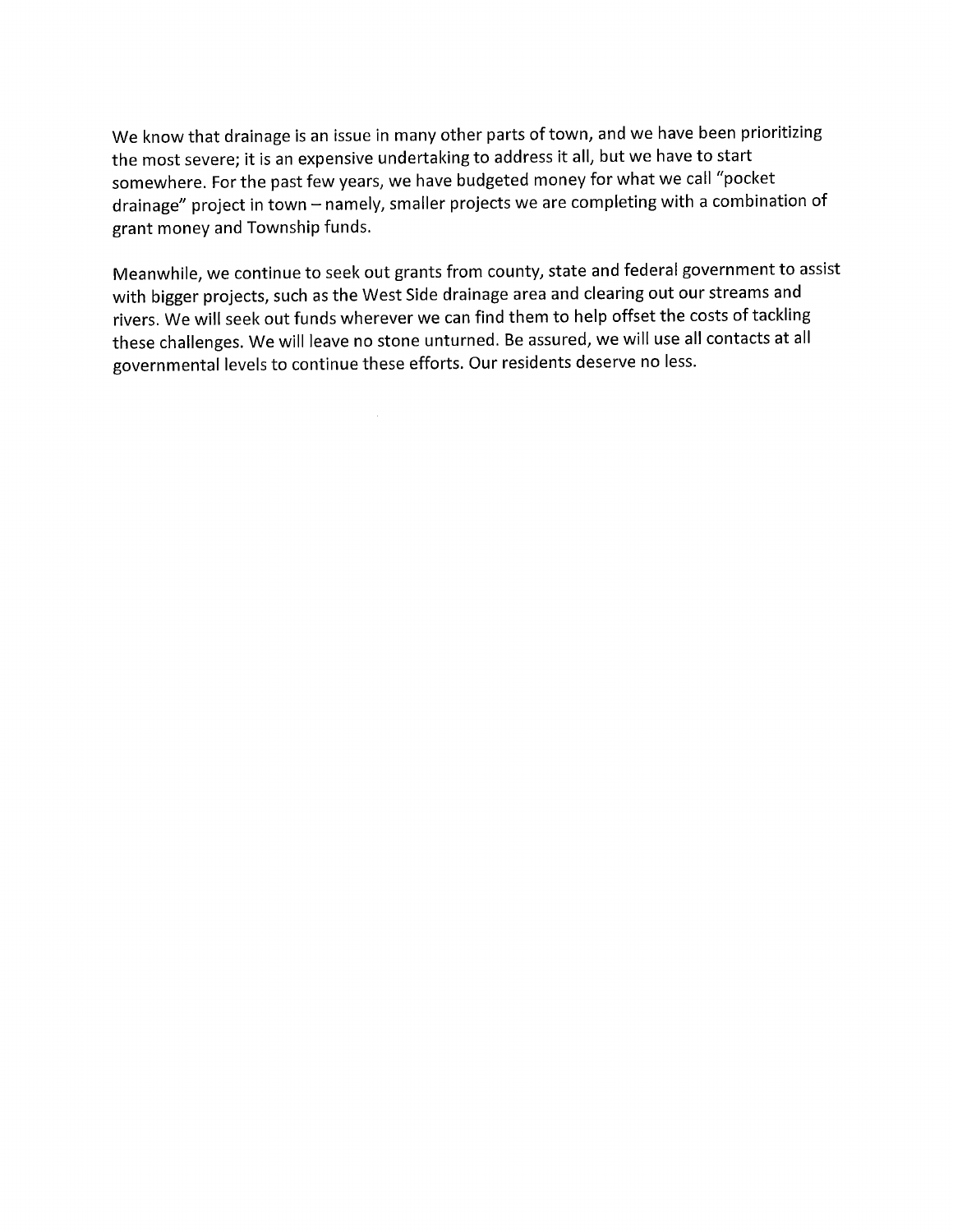

February 15, 2022 Town Council Reports

# Council President Jeanne Kingsley

# Planning Board:

Met on February 2<sup>nd</sup> and heard 2 applications regarding the potential installation of solar panels. The first application was Brightcore Energy LLC, 100 Connell Drive, Block 4301, Lot 1.02. This applicant\_proposed solar carport canopies to be installed within the parking lot areas around the 100 and 200 Connell Drive office building complex. The attorney for the applicant stated that there will be no reduction in number of parking spaces, ten charging stations will be installed now with provision for 28 more for future use, new lighting will be installed under the canopies, and a tree replacement plan will be submitted for the trees to be removed. The application was approved with a 9-0 vote. The second application was SIG Mountain Heights, LLC, 420 & 430 Mountain Ave., Block 3803, Lot 9 (OR-Zone). This is an Application to install rooftop solar on the existing buildings. The attorney for the applicant stated that this is a rooftop mounted solar project with no variances required. The application was approved with a 9-0 vote.

Craig Johnson, the PB chairman, provided an update regarding the Master Plan. The subcommittee will be meeting on February 15 to discuss the updated plan to be provided by the township planner and then it will be submitted to the full Board for review. The next PB meeting is February 16<sup>th</sup>.

# Downtown Beautification Committee:

Met on Feb  $8<sup>th</sup>$  – the committee met with the property owner at 450 Springfield Ave to tour the new luxury condo building and discuss options for the exterior sign on both Springfield Ave and Sherman Ave. The building is really a fantastic addition to our downtown and the committee is continuing to work with the property owner on a solution for the sign that will meet the downtown standards and also complement the building.

The committee discussed various options/ideas to improve the holiday decorations along Springfield Ave and determined that it is critical to have power added to the 20 existing decorative streetlamps that line Springfield Ave before any additional decorations can be purchased. I reached out to Joe Graziano and he is going to have an electrician look at the lights and give us an estimate to have the power added. The committee also is looking to work with the local property owners and the administration to create an agreement for maintenance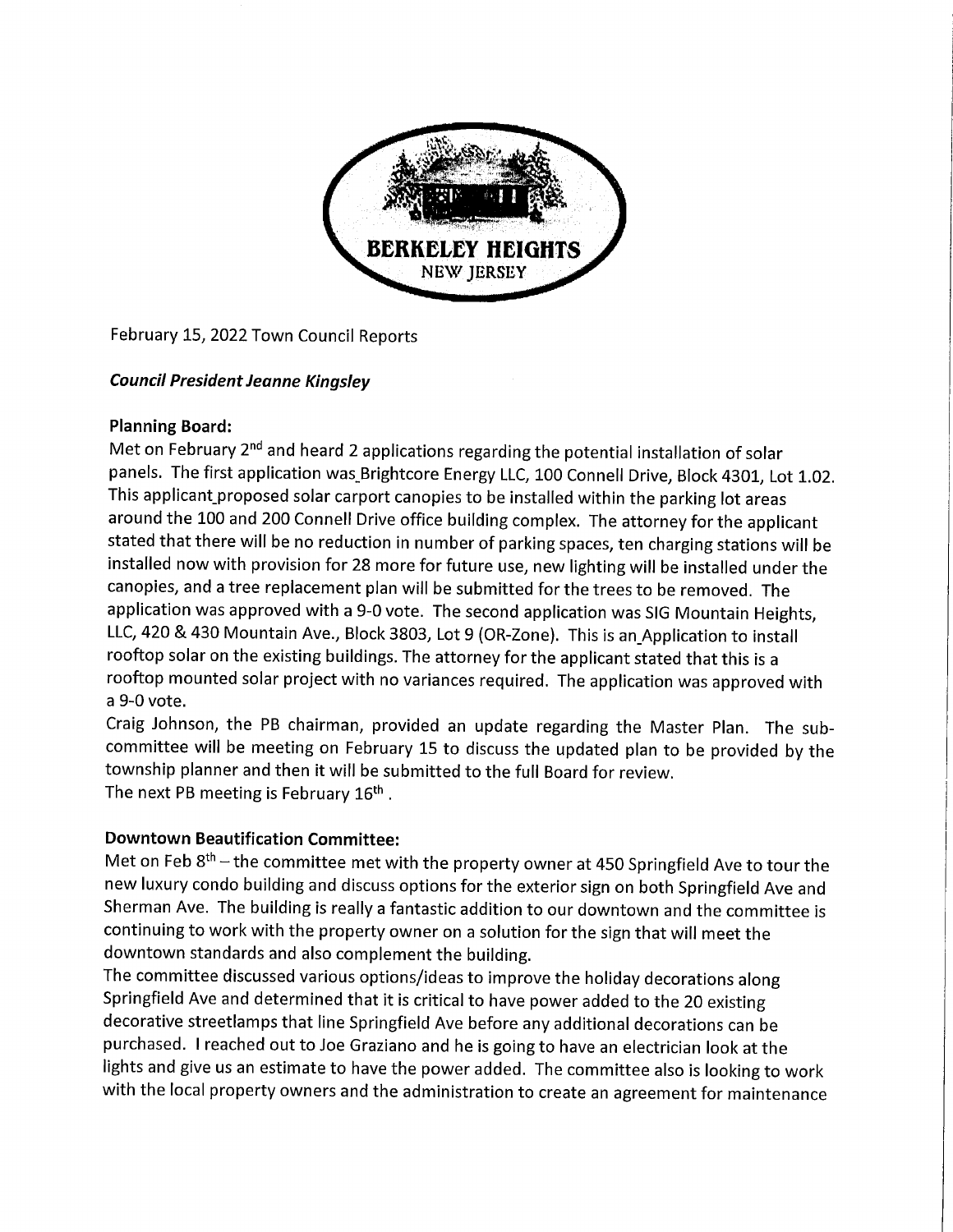of the decorative streetlights along Springfield Ave to make sure the timing of the power is consistent and that the lights are functioning properly.

BH walks will be back - stay tuned for more information - the committee is looking to relaunch the initiative beginning in April and to have monthly walks through November.

We are working with DPW to remove the holiday baskets. The weather has not been cooperating since mid-January and they are frozen so they may need to wait.

The committee is currently selling the 1809 Wood signs and experience BH magnets at Berkeley Hardware. Stop by and pick on up and help support our downtown decorations initiatives

## Council Vice President Manny Couto

No official committee report.

Councilwoman Gentiana Brahimaj No official committee report.

Councilman Paul Donnelly

No official committee report.

## Councilman John Foster

## Historic Preservation Committee

Met on February 2<sup>nd</sup>. Amalia Mederios was elected Chairperson and Louisa Grossman was elected Vice Chair. The Eagle scout project to install a pathway at Little Lord Littel was partially discussed but was tabled until next meeting. There was a discussion of line item in town budget for Littel Lord Trust. A BIG THANK YOU to all who came out to help on 1/22/22 in moving items from the house so architects can now step in and move project along. 100-year old homes were discussed and possibly giving owners and option whether they want to be designated as such. Name is possibly going to be Century Club. Name of group of houses still in discussion. Also, the possibility of a register in town listing houses is possible. All things will be discussed with homeowners. The next meeting is March 3rd at 7:30pm.

# Councilman Jeff Varnerin

# Truth, Community Healing & Inclusion Committee

The TCHI Committee and leaders from other organizations such as the Diversity Council, YMCA, Board of Education and Little Flower met along with community members in frigid conditions Saturday 5-Feb-22 celebrate the raising of the Black History Month flag at the Municipal Complex. This was just one small yet visible step forward for Berkeley Heights to demonstrate to our friends and neighbors that we are a welcoming community. Thank you to the speakers and to the TCHI committee for making this a truly inclusive event.